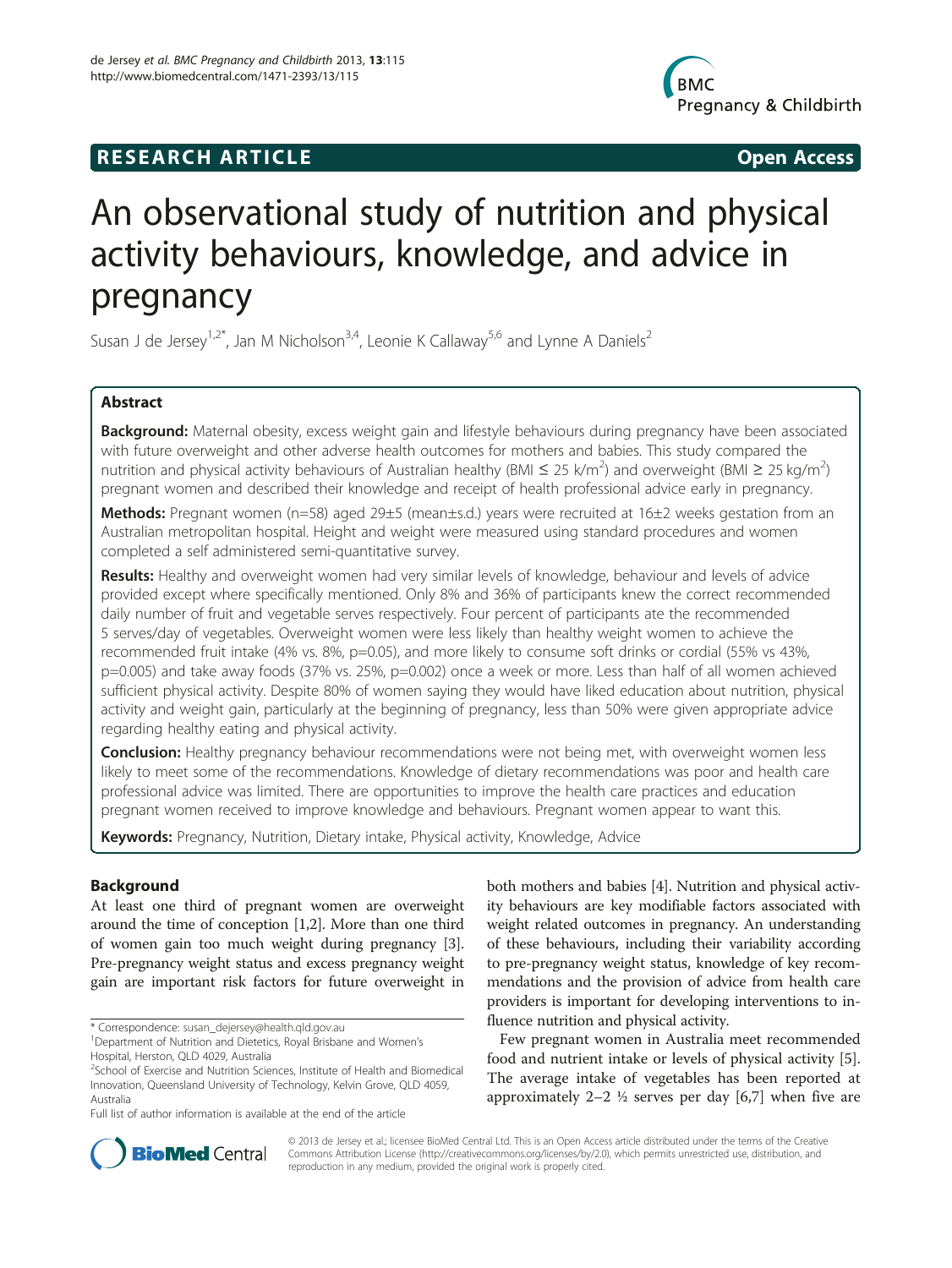<span id="page-1-0"></span>recommended, and only 9- 13% of women met the recommendations of four serves of fruit per day [[6,7\]](#page-6-0). In the Australian Longitudinal Study on Women's Health, none of the participating pregnant woman (n=606) met recommendations for all food groups [\[8](#page-6-0)]. Similarly, an Australian study (n=262) reported only a third of pregnant women met the American College of Obstetrics and Gynaecology (ACOG) [\[9](#page-6-0)] recommendation of 30 minutes or more of moderate exercise on most if not all days of the week [[6\]](#page-6-0).

The reasons why few women achieve recommended nutrition and physical activity guidelines during pregnancy are unclear. Knowledge and support are likely to be important. While knowledge is considered an essential precursor for behaviour change processes [[10\]](#page-6-0), it may not be sufficient for change. Women's pre-pregnancy lifestyle behaviour and prior success with weight control may also be influential and contribute either positively or negatively to behaviour change. Health care professionals who have repeated contact with pregnant women potentially play a central role in providing education and supporting women's intentions and efforts towards achieving healthy behaviour [[11,12](#page-6-0)].

To date, little is known about the relationship between women's nutrition and physical activity knowledge and behaviour in pregnancy. We also have little information about the advice received from health professionals. Moreover, it is unknown whether these factors differ for women who commence their pregnancy at a healthy weight compared to overweight. Understanding these factors is important to ensure appropriately targeted advice to support the achievement of healthy behaviour during pregnancy. This study aimed to describe the nutrition and physical activity behaviour and knowledge of healthy and overweight women (according to their pre-pregnancy BMI) in early pregnancy, and their receipt of health professional advice about nutrition and physical activity.

# Methods

#### Study design and participants

The New Beginnings Healthy Mothers and Babies Study was a prospective observational study examining nutrition and physical activity behaviours and behavioural influences during pregnancy and the early post partum period. Participants were recruited through a public tertiary teaching hospital that provides routine obstetric services to a large Australian city, with approximately 4500 deliveries per year. The study was approved by the Human Research Ethics Committees of the Royal Brisbane and Women's Hospital (HREC/10/QRBW/139) and Queensland University of Technology (1000000558), and conducted in accordance with ethical standards for human research. A consecutive sample was recruited via mail out and/or face-to-face invitation at first clinic visits over a 6 month period beginning in August 2010. All women referred for antenatal care were eligible unless they had insufficient English language skills to complete questionnaires or had pre-existing Type 1 or 2 diabetes. Women provided written informed consent to participate. Ethical approval restrictions prevented the collection of information from women who did not consent to participate.

Data was collected at two time points corresponding to routine maternity visits at approximately 16 and 36 weeks gestation. Women's weight and height measurements were taken using standard clinical procedures by study staff at the first clinic visit. Self completed questionnaires assessed pre-pregnancy weight, eating and physical activity behaviour, knowledge and demographic information at the first visit. Receipt of health professional advice was assessed at both the first and second visits.

# Measures

#### Weight status

Self reported pre-pregnancy weight and measured height was used to calculate pre-pregnancy Body Mass Index (BMI) which was categorised as: healthy weight (BMI<25 kg/m<sup>2</sup>) and overweight (BMI $\geq$  25 kg/m<sup>2</sup>) [[13,14](#page-7-0)]. Self reported pre-pregnancy weight is widely used in population studies [\[15,16](#page-7-0)] and has been shown to be a reasonable estimate of weight at conception [\[17\]](#page-7-0).

#### Knowledge

Knowledge regarding the influence of nutrition and physical activity for maternal and offspring health (referred to as pregnancy specific knowledge) was assessed using three items from a previously validated questionnaire [[18](#page-7-0)] with slight modification: "what a pregnant woman eats during pregnancy has no effect on her health", "what a pregnant woman eats during pregnancy has no effect on the health of her unborn baby" were derived from a single question in the original validated questionnaire that was considered to be double-barrelled. The third item was "if a pregnant woman eats a healthy diet there is no need for her to be physically active during pregnancy" and was unmodified from its original version. Response options were "true", "false" and "don't know". Knowledge of fruit and vegetable intake recommendations was assessed using two items previously used with pregnant women [\[19](#page-7-0)]: "*how many* serves of fruit [vegetables] should a pregnant woman eat for good health". A "don't know" option was provided. Definitions of one serve of fruit and one serve of vegetables was provided to assist women to complete the questionnaire. Pregnancy specific knowledge (score 0–3) and knowledge of recommendations (score 0–2) were created by summing the correct items within each index.

Knowledge of recommendations for physical activity in pregnancy was assessed with one item: "As best you know what is the recommended amount of physical activity for a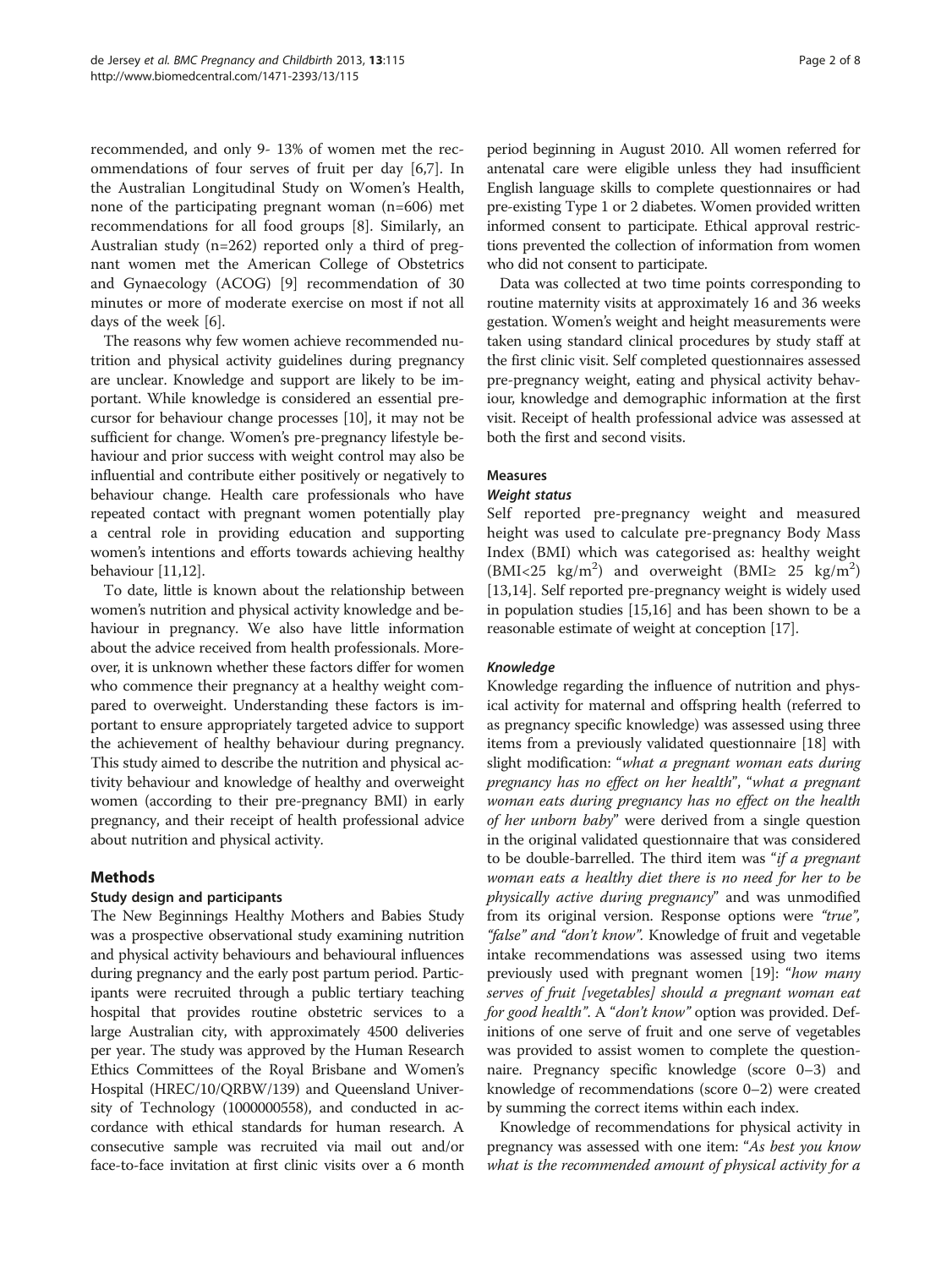healthy pregnant woman?" Four response categories were provided including the correct one of 30 minutes every day [\[9\]](#page-6-0).

#### Dietary behaviour

The Fat and Fibre Behaviour Questionnaire (FFBQ) [[18](#page-7-0)] is a 20 item questionnaire assessing dietary behaviours (frequency of consumption and use of food items and categories), that influence fat and fibre intake [[20\]](#page-7-0). It provides information on general food patterns rather than specific energy and macronutrient intake. Nine items relate to frequency of consumption of particular high fat or high fibre foods, measured on a five point scale (ranging from  $5=$  Never to  $1=6$  or more days per week) [[20\]](#page-7-0). Nine items ask about behaviour relating to cooking, eating or choice of foods such as type of dairy products or bread, measured on a five point scale (ranging from  $1=$  Never, to  $5=$  Always) with a "Not applicable or do not know" option for those who do not eat a particular food or are not aware of specific cooking methods [[20](#page-7-0)]. Two items assessed the number of serves of fruits (1 item) and vegetables (1 item) consumed each day. These two items contribute to the Fibre and total FFBQ scores and are also are valid stand alone measures of fruit and vegetable intake [[21](#page-7-0)].

For each participant an average FFBQ score was calculated across all 20 items and for the Fat (13 items) and Fibre (7 items) subscales. Items associated with unhealthy behaviours were reverse scored. The range for total and subscale scores were 1–5, with higher scores indicating healthier diet quality. Categorical variables were also created to compare the frequency of consumption of specific non-core food groups (outlined in corresponding results table) by combining "less than once a week" or "never" compared to "1-2 times per week" or more. These categories were selected to represent the recommended consumption of non-core foods considering the response options available in the validated questionnaire. Items relating to cooking, eating and choice of foods were dichotomised as "never/rarely" and "sometimes/usually/ always". Serves of fruits and vegetables were compared to recommendations for Australian pregnant women [\[22\]](#page-7-0).

#### Physical activity

Self reported physical activity (PA) was assessed using the Active Australia Survey items (AAS) [\[23\]](#page-7-0) which have previously been used in pregnant women. The items assess frequency and duration of walking, moderate and vigorous physical activities. Total number of sessions and minutes of physical activity were each treated as continuous variables. Values greater than 840 minutes were recoded to this value to avoid over-reporting in accordance with recommendations for use of survey items [\[23\]](#page-7-0). Categorical variables were also created for sufficient minutes of physical activity (≥150 minutes per week), sufficient sessions ( $\geq$  5 sessions per week) and sufficient activity ( $\geq$ 150 minutes per week  $+ \geq 5$  sessions per week) [[23](#page-7-0)].

#### Support women receive and want

Five items each assessed the frequency of receiving health professional advice on healthy eating and physical activity rated on a five point scale. Results were highly skewed and were dichotomised for the analyses (never/ rarely, vs. sometimes/usually/always), to reflected the desired frequency of health professional advice. The specific items were asked at 16 and 36 weeks gestation and are outlined in the corresponding results table.

For the purpose of future intervention and service delivery, at 36 weeks gestation participants were asked if education was available would they have been interested in attending (response yes/no). Those who responded yes were then asked a series of questions regarding their preferred type of education (7 options- written information, individual consultation, group education, combined group and individual education, a website or website with chat forums, a DVD, and a social networking site); when they would have liked to receive this (3 optionswhen they first found out they were pregnant, at the time of their first antenatal clinic appointment, and specification of another time) and their preferred method of receiving ongoing support or contact (5 options- none, one visit would be enough, telephone, email, face to face/in person, and SMS). Participants were asked to select only one response for each question.

#### Statistical analysis

Analyses were performed using Statistical Package for Social Sciences (Version 18, SPSS Inc., Chicago, IL. USA). All data were assessed for normality. All available data were included in analysis. The n value was specified for completeness where values varied. Mean and standard deviation is reported for normally distributed data. Median and interquartile range is reported for skewed data. The criterion for statistical significance was set at the conventional level of  $p<0.05$  (two tailed) for all analyses. Differences between groups were assessed using independent sample t tests or Mann Whitney U tests for continuous variables, and chi squared tests for categorical variables.

# Results

Of 1059 eligible women, 664 (63%) consented to participate and provided measured anthropometric data at their first visit and/or a completed questionnaire (n=582, 87% provided both). Mean gestation at recruitment was 16± 2 weeks, mean age was  $29 \pm 5$  years and 60% were first-time mothers. One third (34%) were overweight based on self reported pre-pregnancy weight. Detailed anthroprometic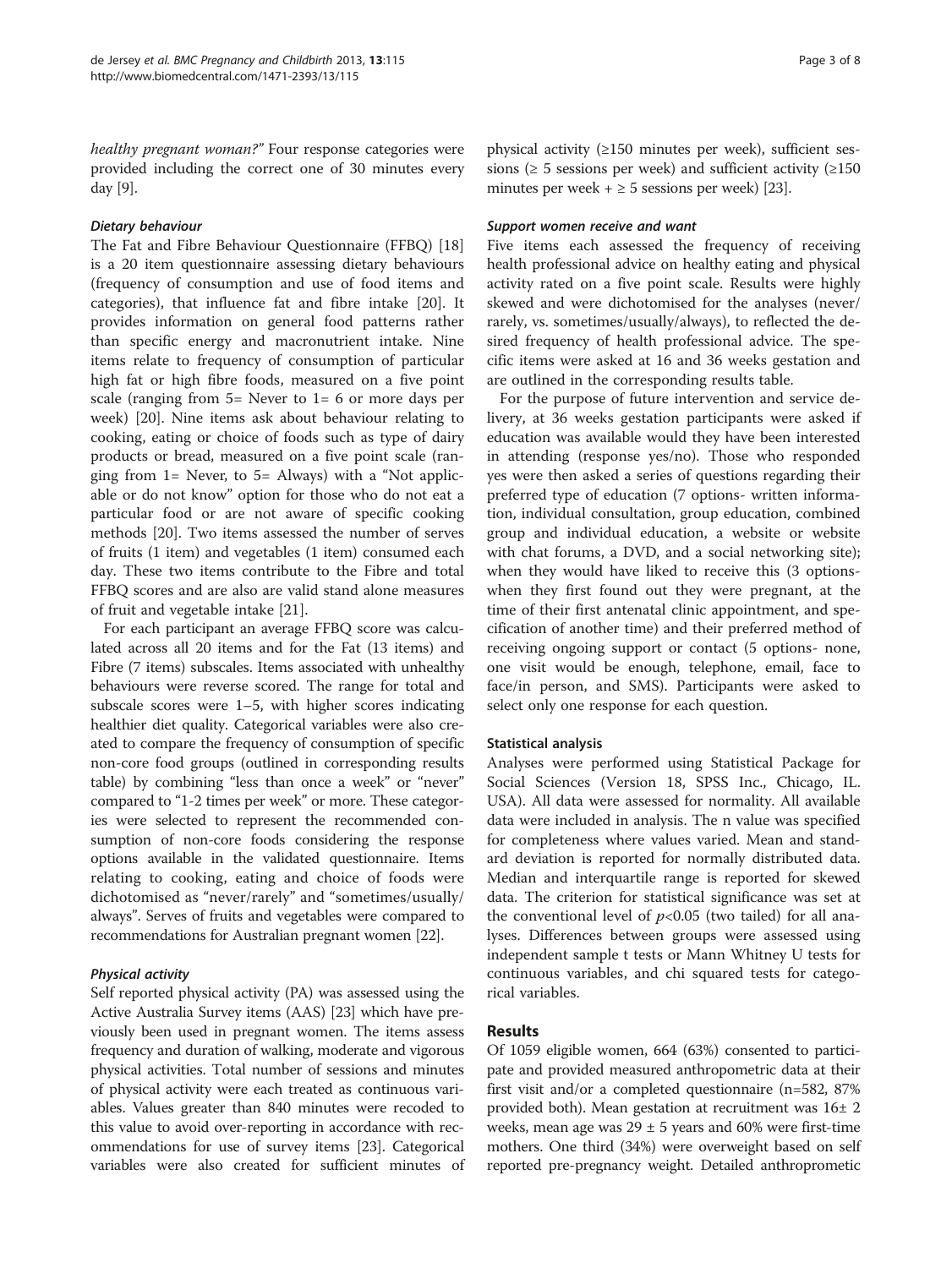characteristics of the cohort have been reported elsewhere [[3\]](#page-6-0). Table 1 outlines demographic characteristics of healthy and overweight women. Participants were representative of the Queensland obstetric population for age, marital status, ethnicity, parity and anthropometric characteristics [\[24\]](#page-7-0).

#### Knowledge

Four percent of participants achieved the maximum knowledge score for both pregnancy specific nutrition knowledge and knowledge of recommendations. The majority of women (92%) correctly answered the three pregnancy specific nutrition questions (outlined in the knowledge section in [methods\)](#page-1-0) (mean =  $2.9 \pm 0.4$ ). Eight percent and 36% of study participants could correctly report the recommended daily number of fruit and vegetable serves respectively. Sixty nine percent (n=378) correctly identified 30 minutes a day as the recommended amount of physical activity for a pregnant woman. There were no differences between healthy and overweight women on any knowledge measures.

#### Dietary behaviour

The mean FFBQ score was  $3.2 \pm 0.5$  (range 1–5, higher score indicates better diet quality). Total FFBQ score, or Fat subscale scores were not different between healthy weight and overweight groups (Table [2](#page-4-0)). Only 4% of participants ate the recommended 5 serves/day of vegetables with no group differences. More healthy weight participants achieved the recommended fruit serves (4 serves/ day) compared to overweight women (8% vs 4%,  $\chi^2$ =3.86,  $df$ 1, p=0.05).

Table [2](#page-4-0) outlines the proportion of women usually/always choosing reduced fat dairy products. There were no

differences between weight status groups. The consumption of take-away, softdrink/cordial and high fat savoury biscuits once a week or more was higher in overweight compared to healthy weight women (Table [2\)](#page-4-0). There was no difference between groups reporting consumption once a week or more of chocolate and lollies; pastries, cakes and biscuits; potato crisps, corn chips or salted nuts; and potato chips, french fries or wedges.

#### Physical activity

Continuous physical activity measures were positively skewed. Details of the number of sessions, minutes for each activity and totals are presented in Table [3](#page-4-0). Walking was the predominant activity reported by study participants. Forty four percent of participants met guidelines for both session and minutes of physical activity. There was no difference between healthy and overweight participants achieving sufficient total sessions, minutes of activity or sessions and minutes combined (Table [3\)](#page-4-0).

#### What support women are receiving

The proportion of participants sometimes/usually/always being provided with health professional advice relating to healthy eating and physical activity in pregnancy at 16 and 36 weeks gestation is outlined in Table [4](#page-5-0). There was no difference between the proportions for healthy and overweight women (data not presented). There was little change in the reported proportions at 36 weeks gestation.

#### What support women want

Eighty percent of participants stated they would have been interested in attending education about nutrition, physical activity and weight control if it was available with no difference in responses between healthy and

Table 1 Participant characteristics at baseline by pre-pregnancy weight status [percentage (count)]

| Characteristic                                  | Whole sample (n=582)   | Healthy weight <sup>*^</sup> (n=386) | Overweight <sup>+<math>\hat{h}</math></sup> (n=196) | <b>Difference</b> <sup>a</sup> |
|-------------------------------------------------|------------------------|--------------------------------------|-----------------------------------------------------|--------------------------------|
| Age in years mean $\pm$ s.d. (range)            | $29.9 \pm 5.1$ (17-45) | $29.9 \pm 5.2$ (17-45)               | $30.0 \pm 5.1$ (18-42)                              | p=0.809                        |
| Parity Nulliparous                              | 60.6 (351)             | 63.3(243)                            | 55.4 (108)                                          | $p=0.072$                      |
| Marital Status Married                          | 62.3(361)              | 62.1 (239)                           | 62.9 (122)                                          | p=0.484                        |
| Defacto                                         | 32.2 (187)             | 31.9 (123)                           | 33.0 (64)                                           |                                |
| Single                                          | 5.3(21)                | 6.0(23)                              | 4.1(8)                                              |                                |
| Education Year 10 or less                       | 7.6(44)                | 7.1(27)                              | 8.2(16)                                             | $p=0.003$                      |
| Year 12 or equivalent                           | 14.6 (85)              | 14.4(55)                             | 14.9 (29)                                           |                                |
| Vocational training <sup>#</sup>                | 33.0 (192)             | 29.0 (111)                           | 41.0 (80)                                           |                                |
| University or higher university degree          | 44.8 (261)             | 49.6 (190)                           | 35.9 (70)                                           |                                |
| Income <sup>b</sup> Low income \$50 000 or less | 23 (110)               | 20(66)                               | 26 (44)                                             | p=0.089                        |
| Middle income \$50001 to 100000                 | 50 (247)               | 48 (158)                             | 52 (89)                                             |                                |
| High income $>$ \$100000                        | 28 (142)               | 31 (103)                             | 23 (39)                                             |                                |
| Birth country Australia                         | 70 (404)               | 65 (251)                             | 79 (153)                                            | $p=0.001$                      |
| Language other than English at home             | 13.8 (80)              | 16.9(65)                             | 7.7(15)                                             | $p=0.003$                      |

\*Healthy weight= pre-pregnancy Body Mass Index <25 kg/m<sup>2</sup>; <sup>+</sup>Overweight= pre-pregnancy Body Mass Index ≥25 kg/m<sup>2</sup>; <sup>^</sup>measured height and self reported pre-pregnancy weight; <sup>a</sup>test for significance chi squared; <sup>b</sup>n=499 total (healthy weight n=247, overweight n=147); ‡trade, apprenticeship, certificate or diploma.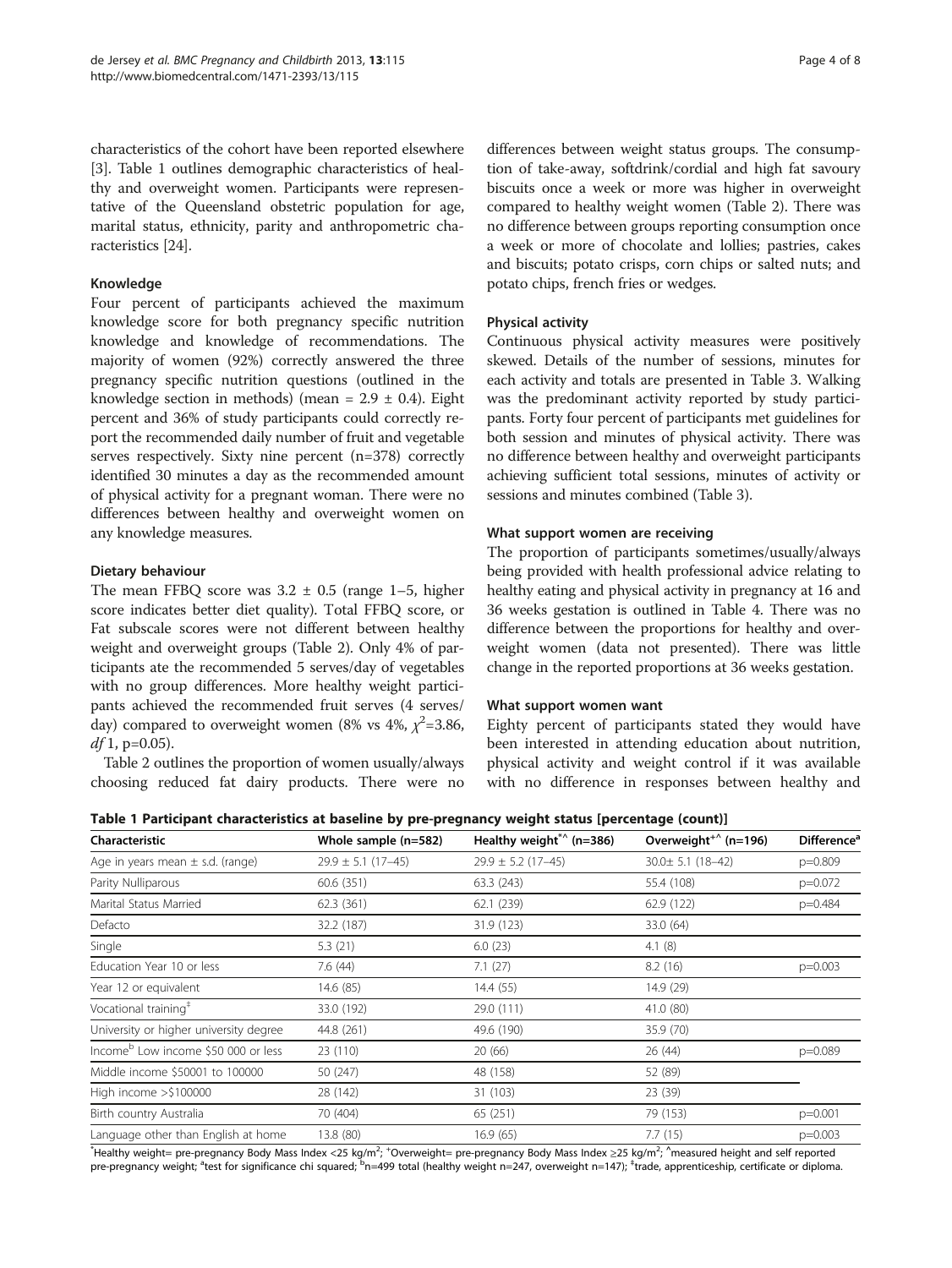|                                                             | Whole sample<br>$(n=575)$ | Healthy weight*^<br>$(n=382)$ | Overweight <sup>+^</sup><br>$(n=193)$ | <b>Difference</b> |
|-------------------------------------------------------------|---------------------------|-------------------------------|---------------------------------------|-------------------|
| Total FFBQ score <sup>a</sup>                               | $3.2 \pm 0.5$             | $3.2 \pm 0.5$                 | $3.2 \pm 0.5$                         | 0.431             |
| FFBO fat subscale score                                     | $3.4 \pm 0.5$             | $3.4 \pm 0.6$                 | $3.4 \pm 0.5$                         | 0.565             |
| FFBO fibre subscale score                                   | $2.8 \pm 0.6$             | $2.9 \pm 0.6$                 | $2.7 \pm 0.6$                         | 0.009             |
| Serves of fruit/day (4/day recommended)                     | $2.0 \pm 1.0$             | $2.1 + 1.0$                   | $1.8 \pm 0.9$                         | 0.001             |
| Serves of vegetables/day (5/day recommended)                | $2.3 \pm 1.2$             | $2.3 + 1.2$                   | $2.3 \pm 1.1$                         | 0.896             |
| Usually/Always choose reduced fat milk                      | 57 (329)                  | 56 (215)                      | 59 (114)                              | 0.547             |
| Usually/Always choose reduced fat cream including ice-cream | 56 (322)                  | 54 (206)                      | 60 (116)                              | 0.151             |
| Usually/Always choose reduced fat cheeses                   | 37 (214)                  | 35 (133)                      | 42 (81)                               | 0.090             |
| Take-away consumed once/week or more                        | 29 (168)                  | 25 (95)                       | 37(72)                                | 0.002             |
| Soft drink/cordial consumed once/week or more               | 47 (274)                  | 43 (165)                      | 55 (108)                              | 0.005             |
| High fat savoury biscuits consumed once/week or more        | 27 (155)                  | 24 (91)                       | 32 (63)                               | 0.025             |

<span id="page-4-0"></span>

|                     | Table 2 16 week dietary behaviour measures for the whole sample and by pre-pregnancy weight status [Mean ± s.d or |  |  |
|---------------------|-------------------------------------------------------------------------------------------------------------------|--|--|
| percentage (count)] |                                                                                                                   |  |  |

 $^*$ Healthy weight= pre-pregnancy Body Mass Index <25 kg/m<sup>2</sup>; <sup>+</sup>Overweight= pre-pregnancy Body Mass Index ≥25 kg/m<sup>2</sup>; ^measured height and self reported pre-pregnancy weight; FFBQ= Fat and Fibre Behaviour Questionnaire [[18\]](#page-7-0), <sup>a</sup>score scale ranges from 1 lowest to 5 highest quality of intake.

overweight women. Of those women wanting education, a social networking site (6%), DVD (10%) and group sessions (11%) were the least popular means of education. Written information (40%), individual education (26%) and a combination of group and individual sessions (25%) were most frequently selected preferred methods of education. This information needs to be interpreted with caution as some women selected only their most preferred option (one option) where as others selected multiple methods. Fifty-five percent of women wanted information when they first found out they were pregnant, 35% when they first came to clinic and 10% at another time. Those who reported "at another time" provided comments most relating to wanting information at multiple times through the pregnancy. Preferred method of ongoing contact was email (43%), face to face (36%), telephone (20%) and text message (6%).

# **Discussion**

This is one of the first studies to simultaneously examine diet and physical activity knowledge, lifestyle behaviour according to pre-pregnancy weight status, and health professional advice received. While pregnancy specific nutrition knowledge about the influence of nutrition on maternal and offspring health was good, knowledge regarding recommendations for fruit and vegetable consumption was poor. Less than one in ten women met key dietary recommendations. Only 44% achieved sufficient physical activity recommendations. While half to two thirds of women reported health professionals encouraged physical activity and healthy eating respectively, specific advice and support to achieve these healthy lifestyle behaviours was limited.

Knowledge is considered a core determinant for behaviour change [\[10\]](#page-6-0) and nutrition knowledge has been

Table 3 16 week physical activity measures per week for the whole sample and by pre-pregnancy weight status [Median (interquartile range) or percentage (count)]

|                                                      | Whole sample (n=575) | Healthy weight <sup>*^</sup> ( $n=382$ ) | Overweight <sup>+<math>\hat{h}</math></sup> (n=193) | <b>Difference</b>  |
|------------------------------------------------------|----------------------|------------------------------------------|-----------------------------------------------------|--------------------|
| Sessions of walking                                  | $4(2-6)$             | $4(2-6)$                                 | $4(2-5)$                                            | 0.066 <sup>b</sup> |
| Minutes of walking                                   | 120 (50-180)         | 120 (60-206)                             | $120(45 - 180)$                                     | $0.214^{b}$        |
| Sessions of moderate activity                        | $0(0-1)$             | $0(0-1)$                                 | $0(0-1)$                                            | 0.968 <sup>b</sup> |
| Minutes of moderate activity                         | $0(0-60)$            | $0(0-60)$                                | $0(0-45)$                                           | 0.734 <sup>b</sup> |
| Sessions of vigorous physical activity               | $0(0-1)$             | $0(0-1)$                                 | $0(0-0)$                                            | $0.026^{b}$        |
| Minutes of vigorous physical activity                | $0(0-25)$            | $0(0-30)$                                | $0(0-0)$                                            | 0.026 <sup>b</sup> |
| Total sessions of physical activity                  | $5(3-8)$             | $5(3-8)$                                 | $5(3-7)$                                            | $0.044^{b}$        |
| Total minutes of physical activity                   | 150 (60-285)         | 150 (72-300)                             | 150 (60-247)                                        | $0.155^{b}$        |
| Sufficient sessions physical activity                | 58 (328)             | 59 (219)                                 | 55 (107)                                            | $0.376^{c}$        |
| Sufficient minutes of physical activity              | 51 (291)             | 51(192)                                  | 51 (97)                                             | 0.925 <sup>c</sup> |
| Sufficient sessions and minutes of physical activity | 44 (245)             | 44 (160)                                 | 43 (83)                                             | 0.934 <sup>c</sup> |

\*Healthy weight, pre-pregnancy Body Mass Index <25 kg/m<sup>2</sup>; <sup>+</sup>Overweight, pre-pregnancy Body Mass Index ≥25 kg/m<sup>2</sup>; <sup>a</sup>measured height and self reported pre-pregnancy weight; <sup>b</sup>independent samples Mann–Whitney U Test; <sup>c</sup>chi squared test.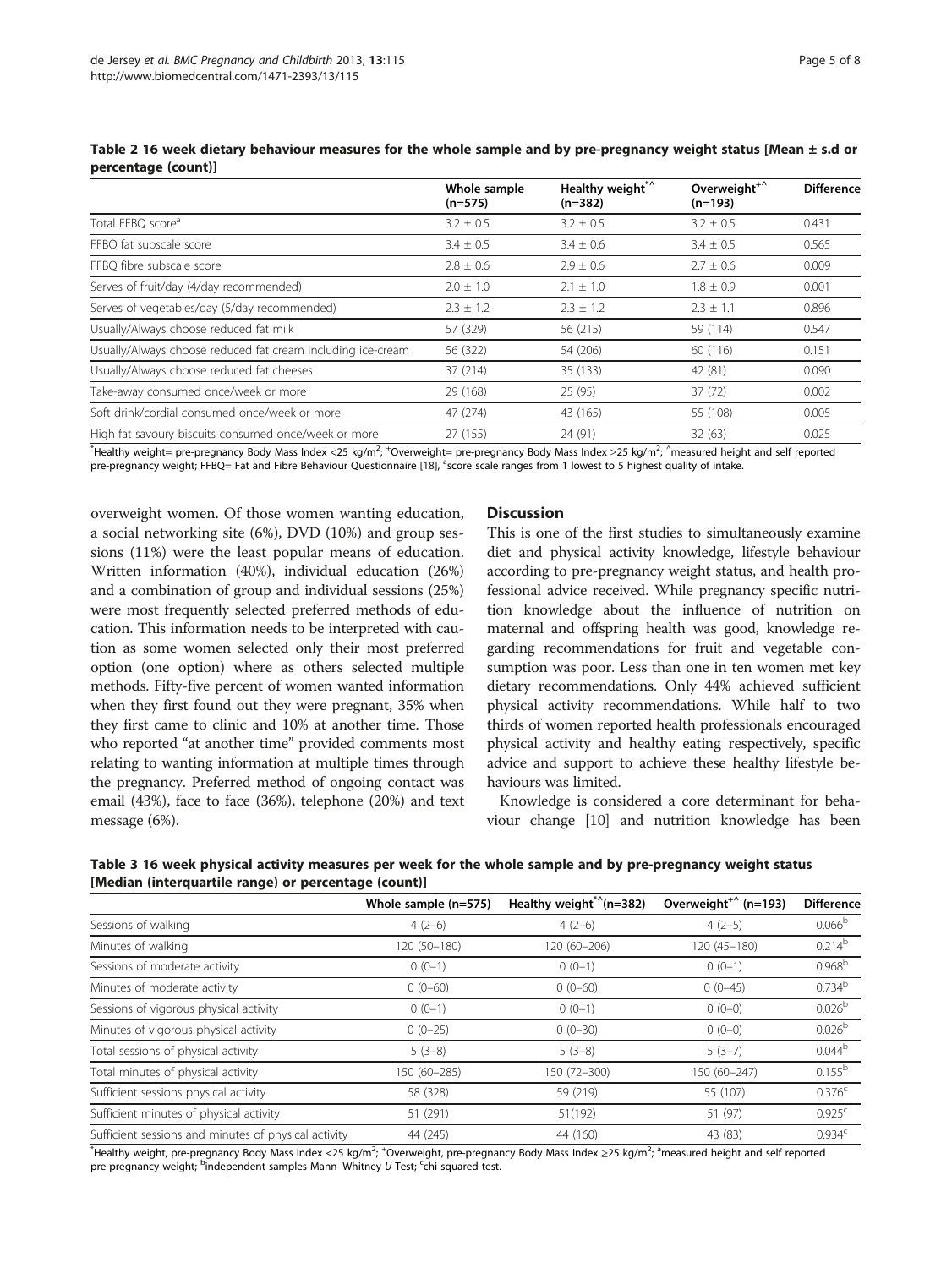| The health care professionals who have cared for me since<br>l became pregnant | 16 weeks gestation<br>"sometimes-always" (n=575) | 36 weeks gestation<br>"sometimes-always" (n=492) |  |
|--------------------------------------------------------------------------------|--------------------------------------------------|--------------------------------------------------|--|
| Ask me about the foods I eat                                                   | 43 (247)                                         | 39 (191)                                         |  |
| Encourage me to eat healthy foods                                              | 64 (373)                                         | 58 (287)                                         |  |
| Give advice about the amount of food to eat                                    | 29 (169)                                         | 21 (104)                                         |  |
| Give advice about how to plan and prepare healthy food                         | 16(95)                                           | 13 (65)                                          |  |
| Ask me about the physical activity I do                                        | 39 (226)                                         | 42 (206)                                         |  |
| Encourage me to be physically active                                           | 47 (273)                                         | 50 (243)                                         |  |
| Advise me to limit the amount of activity I do                                 | 23 (135)                                         | 18 (89)                                          |  |
| Criticise me for not doing enough physical activity                            | 4(21)                                            | 3(14)                                            |  |
| Offer advice about how to include physical activity in my day                  | 23 (135)                                         | 21 (101)                                         |  |

<span id="page-5-0"></span>Table 4 Reported proportion of "sometimes-always" being provided with health professional advice relating to healthy eating and physical early and later in pregnancy [percentage (count)]

independently associated with intake of fruit and vegetables in men and women [\[25\]](#page-7-0). New Beginnings study participants correctly identified that diet during pregnancy affects maternal and child health and that it is important to eat well and be physically active (pregnancy specific knowledge). However women were knew less about the practical application of this knowledge such as the recommendations for the amount of fruit and vegetables to consume. Knowledge deficits were similar for healthy weight and overweight pregnant women. Women cannot be expected meet recommendations without adequate knowledge of what should be achieved; however this alone may not result in appropriate behaviour. Once women have adequate knowledge, supportive behaviour change strategies can be utilised to assist women achieve recommendations.

The nutrition and physical activity results of the New Beginnings study are consistent with results from other Australian studies. New Beginnings participants reported an average consumption of fruit and vegetables of two serves each per day. This is the same as reported in two Australian studies using similar methods as the current study [[6,7\]](#page-6-0). Very few women appear to be achieving sufficient fruit (4 serves per day) and vegetables (5 serves per day) with less than ten percent of both New Beginnings participants and another Australian population achieving these [\[6](#page-6-0)]. Only two in five New Beginnings participants were sufficiently active, a similar proportion to another study using the same measures later in pregnancy, where one-third were sufficiently active [\[6](#page-6-0)]. Identifying successful strategies to support women achieve lifestyle recommendations during pregnancy are needed.

Broadly our results suggest pre-pregnancy weight status had little impact on those achieving recommendations with no differences between healthy and overweight women achieving serves of vegetables, and sufficient physical activity; overall dietary quality score and fat subscale score. However overweight women had a lower fruit intake, participated in less vigorous physical activity and were more likely to consume some energy-dense and nutrient poor foods once a week or more. This suggests women commencing pregnancy overweight may need targeted advice to address specific behaviour rather than general advice. Vulnerable groups, such as the economically disadvantaged and those socially and geographically isolated, have a greater burden of chronic disease compared to the remainder of the population [\[26\]](#page-7-0). Higher prepregnancy BMIs have been correlated with social and economic problems, with more unemployment and burdensome jobs [\[27\]](#page-7-0). It is likely that higher maternal BMI is associated with lower socioeconomic standing, and general advice may be insufficient to overcome specific barriers to engaging in healthy lifestyles.

A potential limitation in detecting group differences for dietary quality was the limited range of items in the tool and the categorisation of pre-pregnancy BMI. Previous studies using 90–120 item tools have identified a negative association between pre-pregnancy BMI and dietary quality [\[28,29\]](#page-7-0). Laraia et al. (2007) [\[28](#page-7-0)] found differences between obese women and healthy and underweight women for total dietary quality, but pre-obese women were not different from any weight category [\[28\]](#page-7-0). It is possible that combining pre-obese and obese women in the current sample ameliorated differences between healthy weight and overweight women. Further our 20 item tool may not have enough diversity in dietary items to detect differences in overall diet quality between weight status categories.

Health professionals providing antenatal care have an important role in advising and supporting women achieve recommendations for health behaviour in pregnancy. However in the current study support and advice beyond encouragement was limited. This is consistent with studies examining antenatal care provider practices in the context of weight gain and obesity [\[11,](#page-6-0)[30-32](#page-7-0)]. Despite health care providers acknowledging the importance of nutrition and physical activity [\[11](#page-6-0)[,30,31](#page-7-0)], a lack of knowledge and education has been reported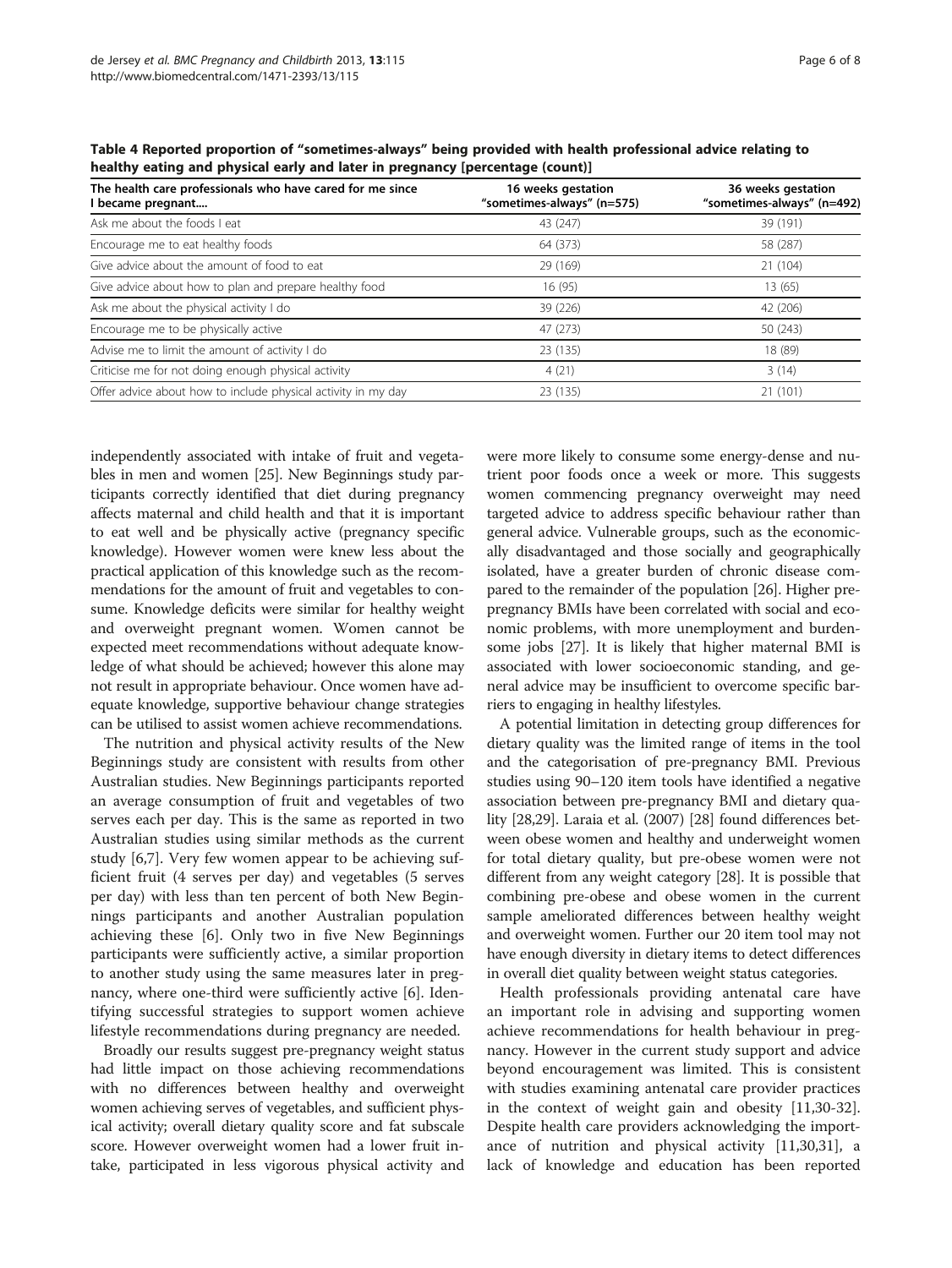<span id="page-6-0"></span>[[30,31,33-36\]](#page-7-0). This knowledge gap needs to be addressed if health care providers are to have the confidence to provide appropriate advice and support women achieve recommendations during pregnancy.

In contrast to the lack of advice women reported receiving, four out of five women were interested in receiving education; they wanted this individualised and preferred face to face contact. These results are consistent with previous studies [[37,38\]](#page-7-0), where women wanted a tailored approach to care [[38](#page-7-0)]. These results highlight the disparity between what women want and what current services may be providing. Targeting intervention delivery to meet the needs of women is important to ensure engagement with services; however this needs to be balanced with the ability of health services to deliver.

The New Beginnings study was a large consecutive sample that was representative of the hospital and state population from which it was recruited for age, ethnicity, marital status and anthropometric characteristics. Ethical approval prevented data collection about non-consenters to the study. It is possible our study population is socioeconomically advantaged compared with the rest of the state, evidence by a high proportion of university educated women. This is likely to underestimate the magnitude of the knowledge and behavioural deficits represented here. The simultaneous assessment of knowledge, behaviour and advice received adds strength to the findings reported. However these results need to be considered in the context of self reported measures. Dietary intake and physical activity behaviour may be prone to reporting bias in a socially desirable direction, with overweight women potentially more likely to do this. While objective measures may have strengthened findings, the tools selected were valid and reliable [[20,23\]](#page-7-0). Health care providers views of advice provision were not assessed as the women's recall of advice will ultimately guide behaviour [[39\]](#page-7-0). It is possible that women underreported the health care advice received, however this would not account for the very low level of advice observed in these study results.

# **Conclusions**

These results suggest that basic recommendations for a healthy pregnancy were not being met by women in our antenatal service in relation to eating and physical activity. Overweight women appear less likely to do so for some but not all recommendations. This is perhaps not surprising in the context of relatively poor knowledge and limited health care professional assessment or advice. There are opportunities to improve the health care services pregnant women received to improve knowledge and behaviours related to achieving a healthy lifestyle, and indeed it appears pregnant women want this.

#### Competing interests

The authors declare they have no competing interests associated with this manuscript.

#### Authors' contributions

SdeJ conceived and designed the study with support from JN, LC and LD. SdeJ collected the data and performed the analysis. All authors contributed to the interpretation of results, drafting of the manuscript, and approved the final manuscript for submission.

#### Acknowledgements

The Authors wish to acknowledge the Royal Brisbane and Women's Hospital (RBWH) Foundation for project funding; RBWH Research Advisory Committee and National Health and Medical Research Council (NHMRC) for PhD Scholarship funding (SdeJ); NHMRC Career Development Award funding (390136, JN), New Beginnings Research staff for assistance with data collection, RBWH maternity outpatients' staff for recruitment support, and Dr Helen Barrett and Elena Jansen for comments on earlier drafts of this manuscript.

#### Author details

<sup>1</sup>Department of Nutrition and Dietetics, Royal Brisbane and Women's Hospital, Herston, QLD 4029, Australia. <sup>2</sup>School of Exercise and Nutrition Sciences, Institute of Health and Biomedical Innovation, Queensland University of Technology, Kelvin Grove, QLD 4059, Australia. <sup>3</sup>Parenting Research Centre, East Melbourne, VIC 3002, Australia. <sup>4</sup>Centre for Learning Innovation, Queensland University of Technology, Kelvin Grove, QLD 4059, Australia. <sup>5</sup>Royal Brisbane and Women's Hospital Clinical School, School of Medicine, University of Queensland, Herston, QLD 4029, Australia. 6 Department of Internal Medicine, Royal Brisbane and Women's Hospital, Herston, QLD 4029, Australia.

#### Received: 5 December 2012 Accepted: 10 May 2013 Published: 20 May 2013

#### References

- McIntyre HD, Gibbons KS, Flenady VJ, Callaway LK: Overweight and obesity in Australian mothers: epidemic or endemic? Med J Aust 2012, 196(3):184–188.
- 2. Watson M, Howell S: Characteristics of overweight and obese mothers in Queensland, 2008, Queensland Health. Brisbane: Health Statistics Centre; 2009.
- 3. de Jersey SJ, Nicholson JM, Callaway LK, Daniels LA: A prospective study of pregnancy weight gain in Australian women. Aust N Z J Obstet Gynaecol 2012, 52(6):545–551.
- 4. Institute of Medicine and National Research Council: Weight Gain During Pregnancy: Reexamining the Guidelines. Washington: National Academies Press; 2009.
- National Health and Medical Research Council. Food for Health: Dietary Guidelines for Children and Adolescents in Australia incorporating the Infant Feeding Guidelines for Health Workers. Canberra: Commonwealth of Australia; 2003.
- 6. Wilkinson SA, Miller YD, Watson B: Prevalence of health behaviours in pregnancy at service entry in a Queensland health service district. Aust N Z J Public Health 2009, 33(3):228–233.
- 7. Wen LM, Flood VM, Simpson JM, Rissel C, Baur LA: Dietary behaviours during pregnancy: findings from first-time mothers in southwest Sydney, Australia. Int J Behav Nutr Phys Act 2010, 7:13.
- 8. Blumfield M, Hure A, MacDonald-Wicks L, Patterson A, Smith R, Collins C: Disparities exist between National food group recommendations and the dietary intakes of women. BMC Womens Health 2011, 11(1):37.
- 9. ACOG, ACOG committee opinion: Exercise during pregnancy and the postpartum period. Number 267, American College of Obstetricians and Gynecologists. Int J Gynaecol Obstet 2002, 77(1):79–81.
- 10. Bandura A: Health Promotion by Social Cognitive Means. Health Educ Behav 2004, 31(2):143–164.
- 11. van der Pligt P, Campbell K, Willcox J, Opie J, Denney-Wilson E: Opportunities for primary and secondary prevention of excess gestational weight gain: General Practitioners' perspectives. BMC Fam Pract 2011, 12(1):124.
- 12. Widen E, Siega-Riz AM: Prenatal nutrition: A practical guide for assessment and counseling. J Midwifery Women's Health 2010, 55(6):540-549.